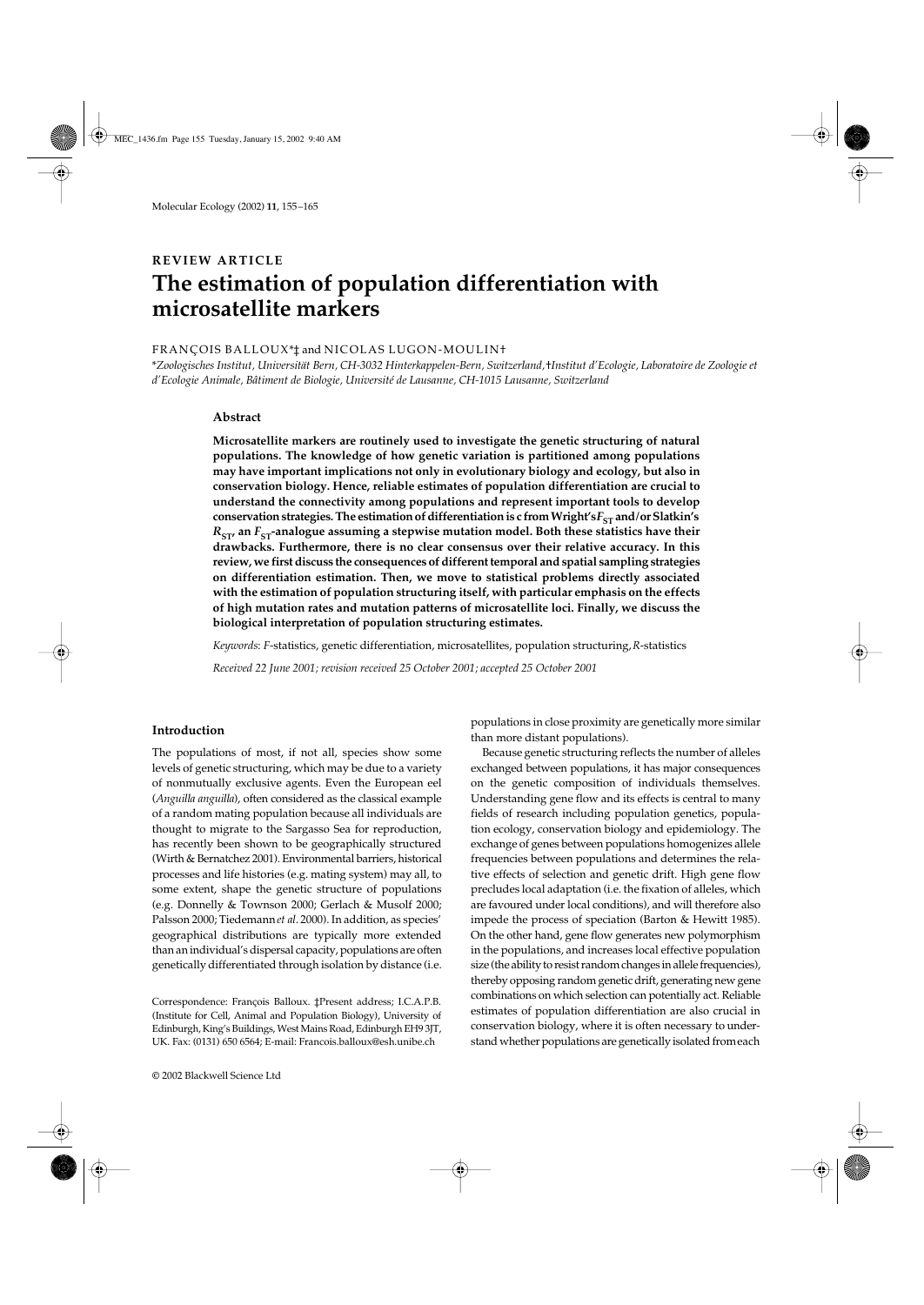#### **Box 1** Mutation models

Understanding the mutation model underlying microsatellite evolution is of great importance for the development of statistics accurately reflecting genetic structuring. Two extreme mutation models have been developed by population geneticists: the infinite alleles model (IAM; Kimura & Crow 1964) and the stepwise mutation model (SMM; Kimura & Otha 1978).

In the IAM, each mutation creates a novel allele at a given rate, *u*. Consequently, this model does not allow for homoplasy. Identical alleles share the same ancestry and are identical-by-descent (IBD), unlike in other models (see below). In the *K*-allele model (KAM), the number of possible alleles is *K*. The probability for any allele to mutate to any other  $(K - 1)$  allelic state is identical. Hence, a given allele will mutate to any of the remaining alleles at a rate  $u/(K-1)$ . This model allows for homoplasy, that is, alleles that are identical-in-state (IIS), but not IBD.

other, and if so, to what extent. Small isolated populations are subject to genetic drift, which will affect their evolutionary potential, through fixation of deleterious mutations (Wright 1977; Madsen *et al*. 1996; Frankham & Ralls 1998; Saccheri *et al*. 1998; Eldridge *et al*. 1999; Higgins & Lynch 2001). The knowledge of population structuring may therefore provide valuable guidelines for conservation strategies and management (e.g. Rossiter *et al*. 2000; Eizirik *et al*. 2001).

Since the advent of the polymerase chain reaction (PCR; Saiki *et al*. 1985) in the 1980s, the use of microsatellites has become extremely widespread in biology. Today, a large number of studies rely on these codominant genetic markers to investigate the genetic structuring of populations, addressing specific questions in evolutionary and conservation biology. To estimate the connectivity and patterns of gene flow among populations, many studies rely on Wright's (1951)  $F_{ST}$  and/or on Slatkin's (1995)  $R_{ST}$ , which is an  $F_{ST}$ analogue assuming a stepwise mutation model (SMM; Box 1), thought to reflect more accurately the mutation pattern of microsatellites. While  $F_{ST}$  can provide the basis for a measure of genetic distance when divergence is caused by drift (Reynolds *et al*. 1983), other genetic distance measures have been specifically developed for microsatellites (e.g. Goldstein *et al*. 1995; Goldstein & Pollock 1997; Zhivotovsky 1999). Nevertheless, we concentrate here on  $F_{ST}$  and  $R_{ST}$ , which are the most commonly reported statistics for the estimation of population structure.

In an ideal population (island model of migration; Wright 1931), assuming that mutation follows the infinite allele model (IAM; Box 1),  $F_{ST}$  is a decreasing function of  $N(m + \mu)$ , the product of local population size and the sum of migration and mutation (e.g. Hartl & Clark 1997).  $F_{ST}$ 

Note that the IAM is a special case of the KAM, with  $K = \infty$  (hence lacking homoplasy).

The second extreme model is the SMM (Kimura & Ohta 1978). Under this scenario, each mutation creates a novel allele either by adding or deleting a single repeated unit of the microsatellite, with an equal probability *u*/2 in both directions. Consequently, alleles of very different sizes will be more distantly related than alleles of similar sizes. Therefore, unlike the two above models, the SMM has a memory of allele size. The two-phase model (TPM; Valdès *et al*. 1993; Di Rienzo *et al*. 1994) is an offshoot of the SMM, developed to account for a proportion of larger mutation events (that is, addition or deletion of several units). In this model, mutations increase or decrease allele size by one repeat with probability *p*, and increase or decrease allele size by *k* repeats with probability  $(1 - p)$ , *k* following some probability distribution (Di Rienzo *et al*. 1994).

becomes a simple function of the number of migrants when mutation is negligible, although this is often not the case for microsatellites. An additional difficulty arises when the mutation model cannot be assumed to be an IAM. Under mutation models generating homoplasy, such as the SMM (Box 1), the relation between  $F_{ST}$  and the number of migrants + mutants no longer holds (Rousset 1996). Conversely, *R*<sub>ST</sub> is independent of the mutation rate under a SMM (Kimmel *et al.* 1996). The drawback of *R*<sub>ST</sub> is its high variance. Even under the strictest SMM,  $F_{ST}$  estimates may outperform their *R*<sub>ST</sub> counterparts (Gaggiotti *et al.* 1999).

As both measures ( $F_{ST}$  and  $R_{ST}$ ) have their drawbacks and should be interpreted cautiously, we present here a cursory review of both the theoretical and empirical literature on the estimation of genetic structuring with microsatellites. Our aim is to particularly emphasize the potential caveats of these statistics when computed from microsatellite markers and give hints for their biological interpretation. We build our review in the same chronological order as a classical population structuring study. First, we discuss the sampling designs, both spatially and temporally. We then present Wright's (1951)  $F_{ST}$  and Slatkin's (1995)  $R_{ST}$ and compare their relative qualities and drawbacks when inferred from microsatellite markers. Finally, we discuss the biological interpretation of these structuring estimates.

### **Sampling strategies**

#### *Spatial sampling*

One weakness of the traditional population genetics approach is that the global population must be a priori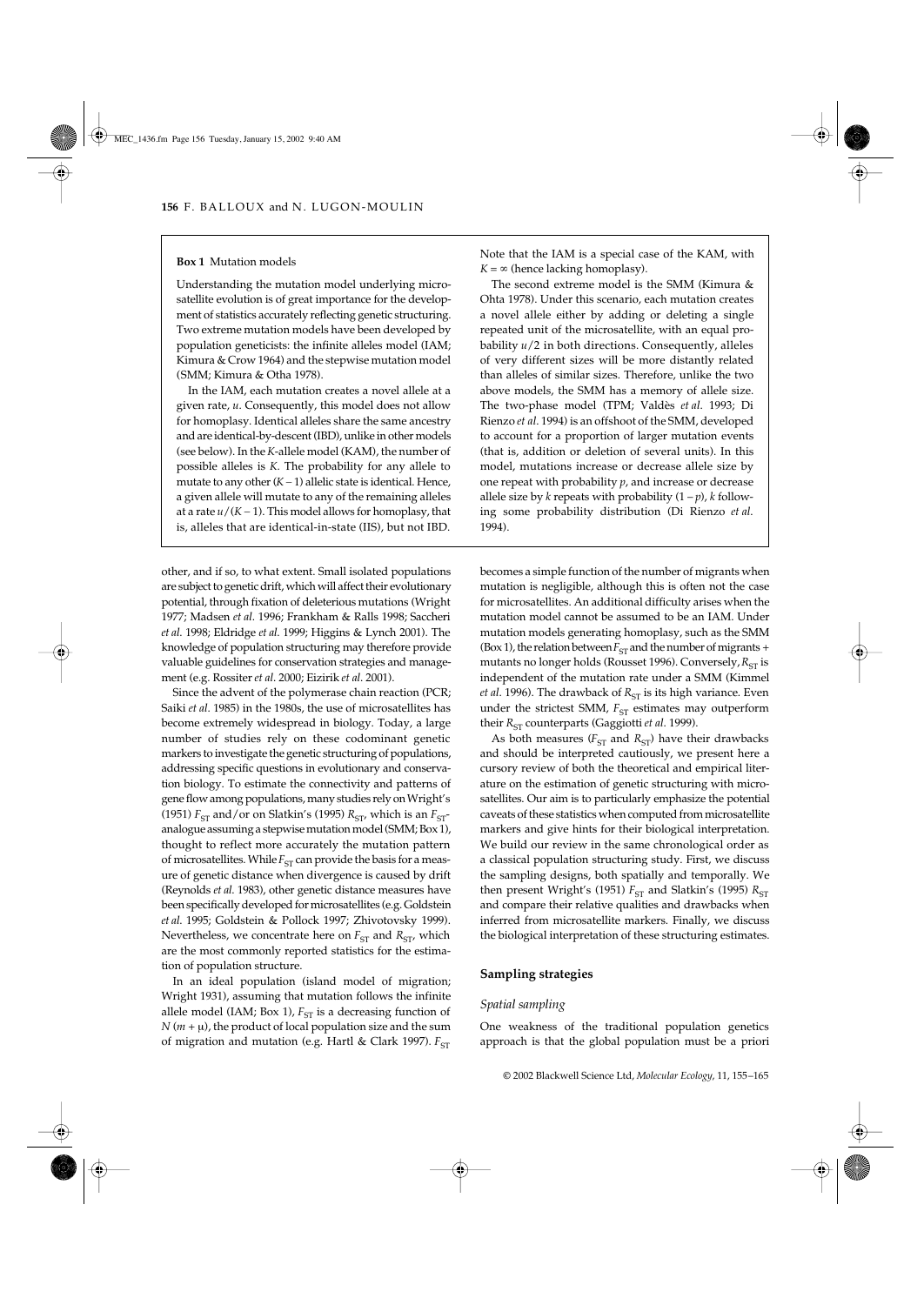subdivided into smaller entities called subpopulations. In the population genetics view, a subpopulation is generally considered as the smallest level of population structure, also called a deme. In some organisms, which are distributed discretely, a subpopulation may correspond to an existing physical structure, such as a pond or a small island. For other more continuously distributed species, this subdivision can be rather arbitrary. This a priori subdivision may have important consequences on the estimation of population structuring. Ideally, each sample should represent a deme. Indeed, when a sample consists of several distinct demes, structuring *within* samples ('subpopulation') will lead to an underestimation of *between* sample structuring, which is often the focus of a study. Alternatively, when several samples belong to the same deme, no structuring will be evident within and between these samples.

As it is difficult for many species to know a priori where the boundaries lie between demes in the field, and hence, to clearly define a subpopulation, the samples determined by the experimentator will be typically treated as the subpopulations. One way to potentially verify this assumption is to estimate the inbreeding coefficient  $F_{\text{IS}}$  (where 'I' stands for 'individual' and 'S' for 'subpopulations').  $F_{\text{IS}}$  will measure the correlation of genes within individuals belonging to the same subpopulations (Wright 1921). That is,  $F_{\text{IS}}$ estimated from empirical data will assess whether there is random mating within the samples and hence, give indications of whether we have sampled one or several distinct demes (here, we disregard both the effect of mixed mating systems, as can be commonly found in plants or snails, and possible social structure; Sugg *et al*. 1996; Ross 2001). Because several samples may belong to the same deme, Goudet *et al*. (1994) suggested to perform a cumulative pooling of samples to estimate the size of a random breeding unit. As long as samples from the same deme are pooled together, no significant change in  $F_{\text{IS}}$  is expected. However, when a sample from a different breeding unit is incorporated in the pooling strategy, a significant increase in  $F_{\text{IS}}$  should occur. This approach has been used in several empirical studies (Goudet 1993; Goudet *et al*. 1994; Raybould *et al*. 1996; David *et al*. 1997).

### *Temporal sampling*

Ideally, individuals sampled for the estimation of population genetic structuring should belong to the same generation (or to the same cohort for organisms with overlapping generations), because allele frequencies vary not only over space, but also over time as populations are of finite sizes (Waples 1989a,b). This can be particularly important after founder events or bottlenecks (e.g. Hansson *et al*. 2000). However, it can be quite difficult to get reasonable sample sizes for some organisms within the same breeding season. Thus, population genetics data sets often comprise individuals from several generations. This generally is also the case for long-lived organisms with overlapping generations. When sampling multiply the same site over time, a simple way to test for the absence of temporal genetic structuring is to test for differentiation between those samples (i.e. over generations; Viard *et al*. 1997; Lugon-Moulin *et al*. 1999a). The absence of significant structuring over time allows samples, obtained at the same locality, to be pooled. A potential problem arises when the samples are very small, as the power of this approach directly depends on sample size.

Other noteworthy points concern temporal sampling within generations. Sampling can indeed be performed before or after natal dispersal (i.e. sampling adults or offspring), which can affect the level of population structuring. Basset *et al.* (2001) found that  $F_{ST}$  values were always higher when sampling was carried out before rather than after dispersal, this difference being more pronounced with high migration rates and under polygynous mating systems (Basset *et al*. 2001).

Sampling adults allows the bias in sex-specific dispersal rates to be estimated by comparing the structuring estimates obtained for each sex independently. If the confidence intervals of the sex-specific structuring estimates do not overlap, dispersal can be shown to be significantly sex-biased. Alternatively, sex-biases in dispersal can be estimated with the distribution of assignment indices (Favre *et al*. 1997). However, these methods can only be performed in species with juvenile dispersal on adults. In offspring, the sex-specific dispersal signature is lost, as allele frequencies are equally randomized again in males and females.

### **Measuring population structuring**

In the present paper, the estimators  $\hat{\theta}$  and  $\hat{\rho}$  of the parameters  $F_{ST}$  and  $R_{ST}$  are assumed to be estimated following Weir & Cockerham (1984) and Rousset (1996), respectively, using a conventional analysis of variance framework. To avoid using various notations, we will simply refer to the parameters as  $F_{ST}$  or  $R_{ST}$  and to the estimators as  $F_{ST}$  and  $R_{ST}$  estimates' ( $\hat{\theta}$  and  $\hat{\rho}$ ). It is not our purpose to review the important bulk of literature on the various manners to estimate these statistics (see e.g. Cockerham 1969, 1973; Nei 1973, 1977; Nei & Chesser 1983; Weir & Cockerham 1984; Cockerham & Weir 1986, 1993; Goudet 1993; Rousset 1996; Nagylaki 1998).

An important consequence of the extremely high mutation rate of microsatellite loci is that their underlying mutation pattern cannot be neglected. In order to elaborate statistics that better reflect migration or time of divergence, it is crucial to understand the way microsatellites mutate. If the patterns of microsatellite mutations were perfectly known (i.e. the probability to mutate from a given allelic state to another), it should be possible to define differentiation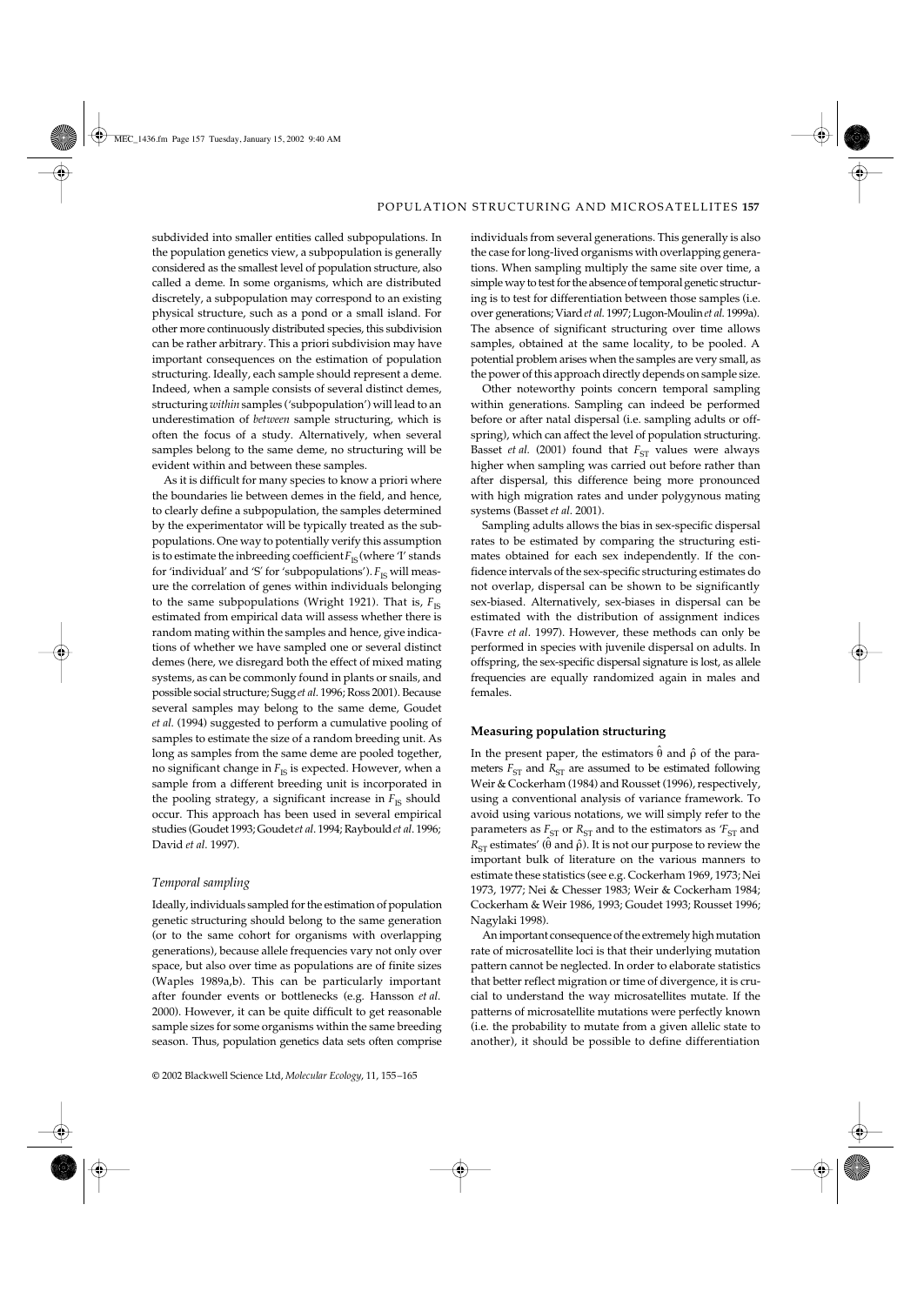statistics on allelic distances — function of migration or the time of divergence between populations. Several specific mutation models have been proposed by population geneticists (Box 1). For example, the SMM, thought to reflect the way microsatellites mutate, is an assumption of *R*-statistics. However, none of the models to hand appear to perfectly fit all microsatellite loci. Consequently, both the traditional differentiation estimators (*F*-statistics) and the microsatellitespecific differentiation estimators (*R*-statistics) are commonly reported in studies using microsatellite markers. However,  $F_{ST}$  and  $R_{ST}$  estimates often differ in a pronounced manner (cursory review in Lugon-Moulin *et al*. 1999b).

### *Sensitivity of fixation indices to mutation rates*

The high mutation rate of microsatellites (Weber & Wong 1993; Jarne & Lagoda 1996) has an important consequence for  $F_{\textrm{ST'}}$  which can be defined as  $1-(H_{\textrm{s}}/H_{\textrm{t}})$  (Box 2). Indeed, with high mutation rates, the probability of identity of two genes decreases (Rousset 1996). Hence, this statistic will be deflated with high mutation rates irrespective of the mutation model (see Box 1; Wright 1978; Nagylaki 1998; Hedrick 1999; Balloux *et al*. 2000a). Subpopulation genetic diversities (*H*<sup>s</sup> ) of 90% or even 95% are commonly reported in studies using microsatellites. These values correspond, respectively, to 10 and 20 equifrequent alleles. Balloux *et al*. (2000b) presented a simple example to illustrate the consequence of such high genetic diversities. Suppose that we have two subpopulations, each with 10 equifrequent alleles, but that none of them is shared between the two subpopulations. It is clear in this example that there is no gene exchange between these subpopulations and that genetic differentiation is as high as it can be. However, this situation corresponds to a  $F_{ST}$  of 0.053. Further note that in this example, we stated that because the two populations did not exchange any migrants, they had strictly no allele in common. This situation is however, unlikely for microsatellite markers that are characterized by high levels of size homoplasy (Estoup *et al*. 1995; Ortì *et al*. 1997; van Oppen *et al*. 2000). Thus, in this example, differentiation estimates are unlikely to reach this theoretical maximal value of 0.053. On the other hand,  $R_{ST}$  is independent of the mutation rate, be it high or not, under a SMM. Unfortunately, this feature no longer holds when deviations from the SMM occur (Slatkin 1995; Balloux *et al*. 2000a). Because this is likely to be the case for most microsatellite loci,  $R_{ST}$  will also be an unknown function of both migration and mutation in many situations.

The important factor is not the mutation rate *per se*, but the magnitude of the ratio of mutation over migration. When gene flow is reduced, as can be expected across hybrid zones or when known barriers to dispersal exist, the effect of mutation may become important relative to migration, and has to be accounted for. On the other hand, muta-

tion is unlikely to matter when levels of gene flow are high. This situation can be encountered at restricted geographical scales, as well as over much wider areas for species with high dispersal abilities, such as many marine organisms (Waples 1998) or flying animals like bats (Petit *et al*. 2001).

### *Empirical evidence of microsatellite mutations*

The patterns of microsatellite mutations appear extremely complex (Primmer & Ellegren 1998; Anderson *et al*. 2000; Brohede & Ellegren 1999). Between loci mutation rates of microsatellites show important variations. Similarly, the mutation patterns governing individual microsatellite loci evolution are diverse. We briefly present here empirical evidences of the variations and complexity of both mutation rates and patterns.

*Mutation rates.* The mutation rate of a particular microsatellite locus is usually unknown. Typically, it is assumed that most microsatellites have high mutation rates of approximately 10–3 (Weber & Wong 1993; Jarne & Lagoda 1996). However, mutation rates may not only vary among repeat types (di- tri-, and tetranucleotide), base composition of the repeat (Bachtrog *et al*. 2000) and microsatellite types (perfect, compound or interrupted), but also among taxonomic groups. Other potential factors such as the nature of the flanking sequences or the position on a chromosome may also influence the mutation rate of a particular microsatellite. Furthermore, even at a given locus, mutation rate may vary among alleles, with long alleles being generally more mutation prone than shorter ones (Jin *et al*. 1996; Wierdl *et al*. 1997; Schlötterer *et al*. 1998).

*Mutation patterns.* As mutations are by definition rare events, even for microsatellites, there are few empirical data on the type of mutations. It appears that most mutations involve the addition or deletion of a single repeat, with fewer mutations involving two to several repeats (e.g. Weber & Wong 1993; Di Rienzo *et al*. 1994; Primmer *et al*. 1998). In a recent study, 236 mutations, where the ancestral and derived states were known, were reported at tetranucleotide microsatellites (Xu *et al*. 2000). A total of 85% mutations involved a single repeat and 95%, less than three repeats. The largest mutation was a five repeat expansion. It is however, unclear whether this result would hold for other microsatellite repeat motifs (di- and trinucleotides; Ellegren 2000a). Additionally, the frequency of nonstepwise mutation seems to vary considerably between taxonomic groups, with estimates ranging from 4 to 74% (reviewed in Ellegren 2000b). Finally, there is a strong body of evidence that the maximal possible size of microsatellite alleles is constrained. For instance, perfect dinucleotide alleles rarely exceed 30 repeats. A restricted number of possible allelic states will of course lead to additional size homoplasy.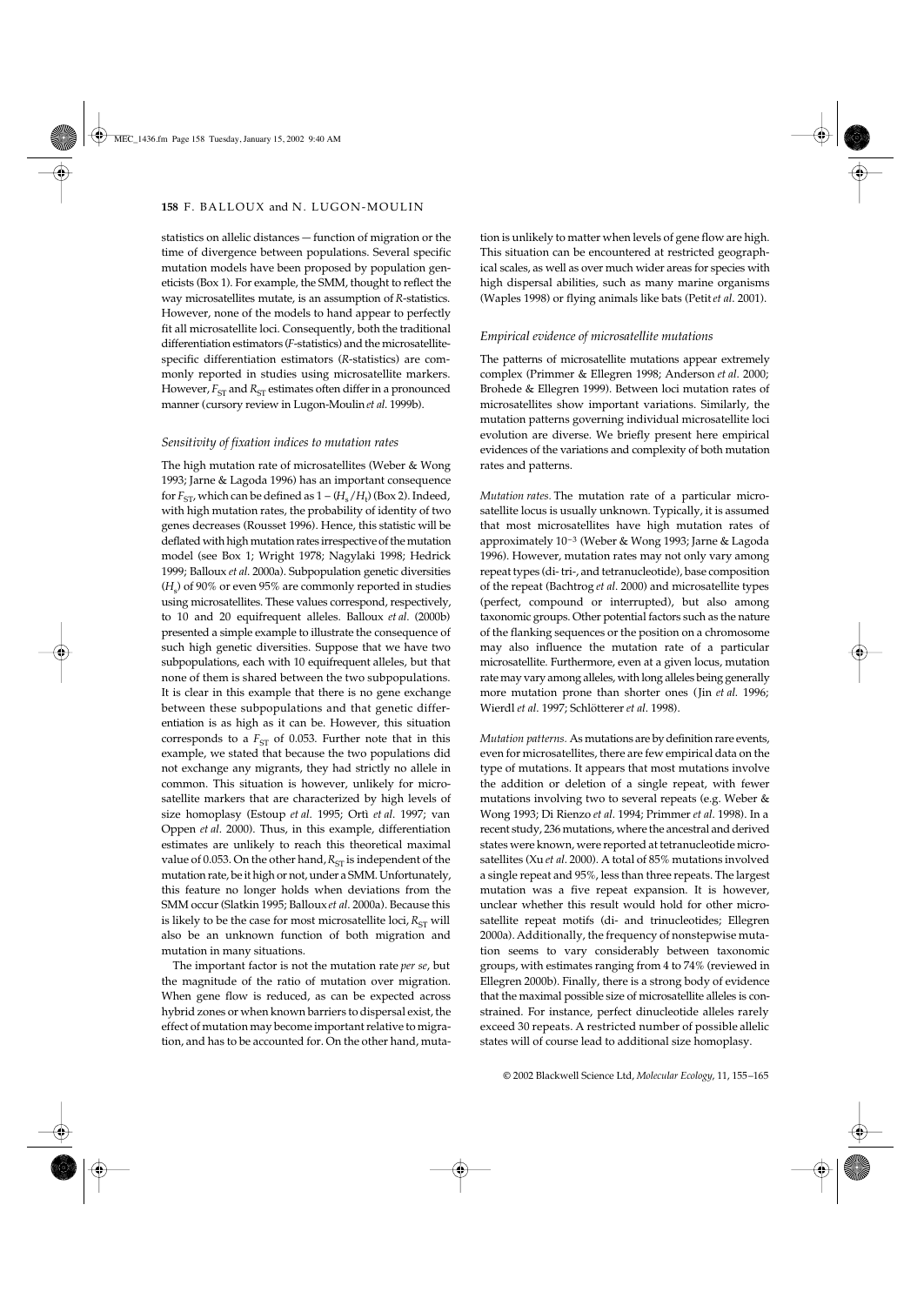#### **Box 2** *F*-statistics and *R*-statistics

Several definitions can be given for *F<sub>ST</sub>*. Originally, a fixation index was developed by Wright (1921) to account for the effect of inbreeding within samples. He defined this quantity in terms of a correlation coefficient. Later, Wright (1951) expanded this concept to a population subdivided into a set of subpopulations, leading to the traditional hierarchical *F*-statistics,  $F_{IS}$ ,  $F_{ST}$  and  $F_{IT}$  (where *I* stands for individuals, *S* for subpopulations and *T* for the total population; note that additional hierarchical levels can be defined). He defined *F<sub>ST</sub>*, in which we are interested in this paper, as the correlation between two alleles chosen at random within subpopulations relative to alleles sampled at random from the total population (Wright 1951, 1965). Therefore,  $F_{ST}$  measures inbreeding due to the correlation among alleles because they are found in the same subpopulation. When considering two subpopulations and a two-alleles locus, this quantity will reach a value of one when the two subpopulations are totally homozygous and fixed for the alternative allele (hence explaining the term of fixation index) and a value of zero when the frequencies in the two subpopulations are identical (under the original correlation definition by Wright (1921) extended to *F<sub>ST</sub>*, negative values are allowed because correlations vary from –1 to +1). Therefore,  $F_{ST}$  represents a measure of the Wahlund principle (Wahlund 1928), that is, a heterozygote deficiency due to population subdivision (note that subpopulations have finite sizes). Hence, *F*<sub>ST</sub> measures the heterozygote deficit relative to its expectation under Hardy–Weinberg equilibrium (Hartl & Clark 1997). The Wahlund principle can be stated in terms of variance in allele frequency (Wright 1943, 1951, 1965; Hartl & Clark 1997):

$$
F_{ST} = Vp/[p(1-p)],\tag{1}
$$

where *p* and *Vp* are the mean and the variance of the allele frequency among subpopulations, considering a two-alleles locus. This positive quantity is the ratio of the observed variance divided by the maximum possible variance (when alleles are fixed in subpopulations).

Nei (1977) later redefined the fixation indices for multiple alleles as:

$$
F_{\rm ST} = (H_{\rm t} - H_{\rm s}) / H_{\rm t'} \tag{2}
$$

Note that the quantities vary from 0 to 1, since  $H_{\text{t}} = H_{\text{s}}$ .

Cockerham & Weir (1987) defined an  $F_{ST}$  related to probabilities of identities:

$$
F_{ST} = (f_0 - f_1)/(1 - f_1),\tag{3}
$$

situations when  $f_0 < f_1$ . where  $f_0$  is the probability of identity-in-state (IIS) for pairs of genes between individuals within subpopulations and *f* 1, between subpopulations. Note that under this definition,  $F_{ST}$  can possibly be negative in particular

Because microsatellites appear to follow a stepwise mutation model (SMM), Slatkin (1995) devised a statistic explicitly based on this mutation model. Slatkin (1995) showed that  $R_{ST}$  can be defined as follows:

$$
R_{\rm ST} = (S - S_w) / S,\tag{4}
$$

where *S* is the average squared difference in allele size between all pairs of alleles, and *S<sub>w</sub>*, the average sum of squares of the differences in allele size within each subpopulations. These two quantities (*S* and  $S_w$ ), and hence  $R_{ST}$ , can be calculated from the variances of allele sizes, whereas  $F_{ST}$  will typically be derived from the variances of allele frequencies. Slatkin (1995) showed that the relationship in eqn 4 has the same properties for microsatellites that follow a generalized SMM as  $\cos F_{ST}$  in the absence of mutation. In addition,  $R_{ST}$  being the fraction of the total variance in allele size between subpopulations, an  $R<sub>ST</sub>$  parameter (ρ) and an estimator ( $\hat{\rho}$ ) can be defined using an analysis of variance framework (Michalakis & Excoffier 1996; Rousset 1996), by analogy to Weir & Cockerham's (1984) θ parameter and its estimator, θ̂.

It is worth mentioning that Nei (1973) defined a multiallelic analogue of  $F_{ST}$  among a finite number of subpopulations, called the coefficient of gene differentiation (Nei 1973), as being the ratio:

$$
G_{\rm ST} = D_{\rm ST}/H_{\rm t} = (H_{\rm t} - H_{\rm s})/H_{\nu} \tag{5}
$$

where  $D_{ST}$  is the average gene diversity between subpopulations, including the comparisons of subpopulations with themselves, with  $D_{ST} = (H_t - H_s)$ .  $G_{ST}$ is an extension of Nei's (1972) genetic distance between a pair of populations to the case of hierarchical structure of populations (Nei 1973). Hence, the  $H<sub>s</sub>$  in eqn 5 were defined in terms of gene diversities. However, for random mating subpopulations, gene diversities can be defined as expected heterozygosities under Hardy– Weinberg equilibrium averaged among subpopulations  $(H<sub>s</sub>)$  and of the total population  $(H<sub>t</sub>)$ .

The main difference with the  $F_{ST}$  defined in eqn 2 is that the estimation of the heterozygosities in  $G_{ST}$  rely on allele frequencies only (Nei 1987), whereas to estimate the  $H<sub>s</sub>$  in eqn 2, the individual genotypes have to be known (J. Goudet, personal communication). Crow & Aoki (1984) redefined  $G_{ST}$  in terms of probabilities (we denote this quantity  $G_{CA}$  instead of  $G_{ST}$ , following Cockerham & Weir 1993) as:

$$
G_{\text{CA}} = (f_0 - \bar{f})/(1 - \bar{f}),\tag{6}
$$

where  $f_0$  is as defined in eqn 3.  $G_{\rm CA}$  is related to the  $F_{\rm ST}$ definition (eqn 3) given by Cockerham & Weir (1987), since *f* is a weighted mean of  $f_0$  and  $f_1$  (e.g. Cockerham & Weir 1993):

$$
\bar{f} = [f_0 + (n-1)f_1]/n.
$$
 (7)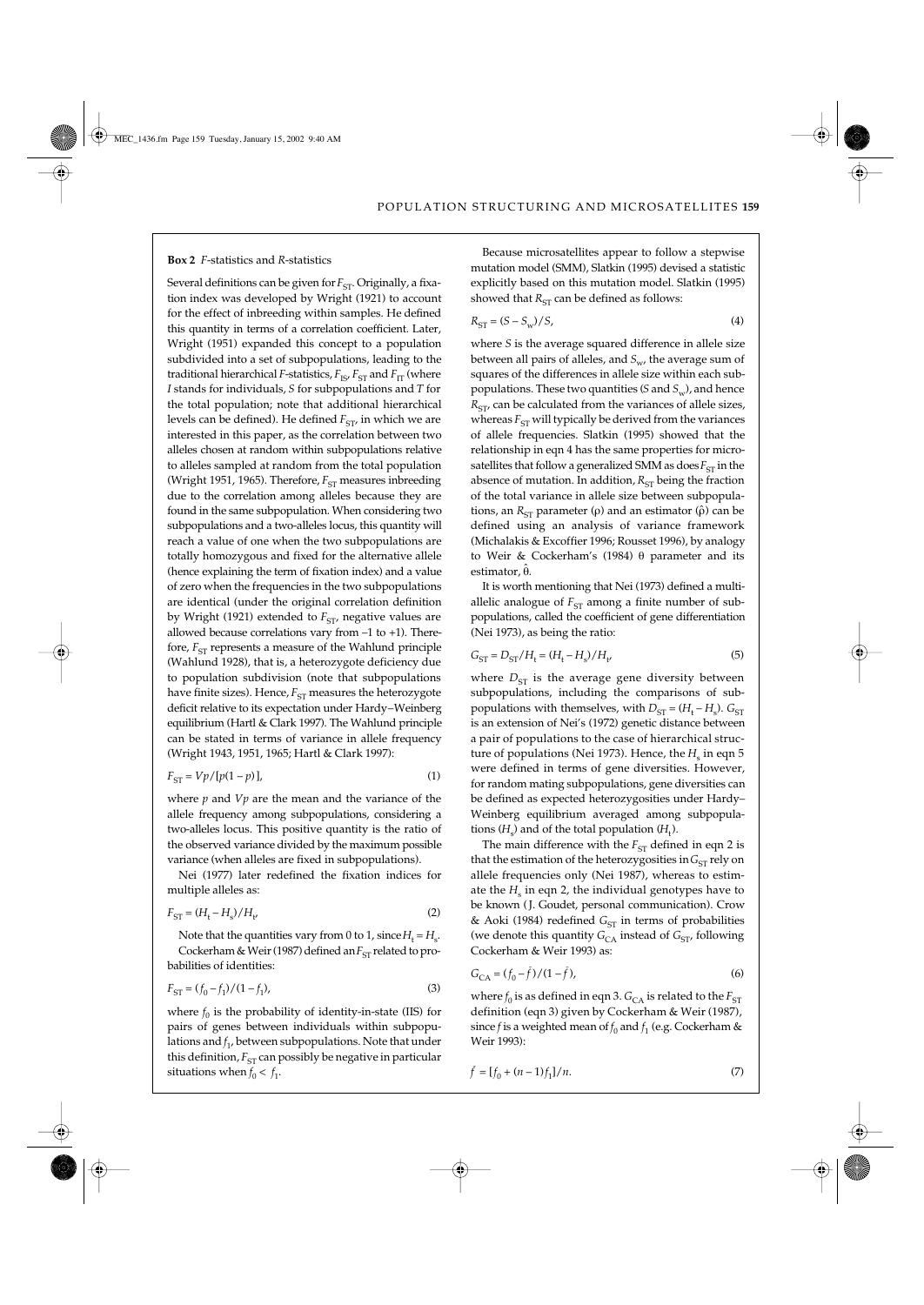Summarizing the available data, it seems rather difficult to reconcile empirical data to any of the existing models. Neither of the two extreme mutation models proposed by population geneticists (IAM and SMM; Box 1) appears to perfectly account for the observed patterns of microsatellite mutations. Their mutation pattern probably lies somewhere in between these two extreme models. Furthermore, neither these extreme models nor their offshoots [*K*-allele model (KAM), two-phase model (TPM); Box 1] can account for asymmetries in the mutation patterns or constraint on allele size (except, for the latter, the KAM with a low enough number of allelic states *K*). More realistic mutation models could be developed, but they would probably be intractable analytically. It is further questionable how useful these models would be given the variation in the mutation pattern both between loci and taxa.

# *Consequences of deviations from the extreme mutation models*

Although the mutation pattern of microsatellites is still not fully understood, it is often assumed that they mutate under the SMM (Box 1), which is the mutation model underlying *R*-statistics. The expectation is higher for  $R_{ST}$  than  $F_{ST}$ under a strict SMM. As discussed above, it is however, unlikely that microsatellite loci strictly follow this model. Under a strict SMM, alleles before and after mutation display the highest correlation. The correlation in size will decrease with the inclusion of nonstepwise mutations and eventually, if all mutations are at random as is the case in the IAM (Box 1), the correlation in size between alleles before and after mutation no longer exists. A likely consequence of a departure from a SMM is that the expectations of both statistics will converge.

Both the IAM and the SMM consider that there are an infinite number of possible allelic states. However, it appears clear that the number of possible allelic states is finite, constraining the size of alleles within a given range. If we consider *K* possible alleles at a given locus, then it appears that constraints on allele size will make stepwise mutation patterns become more similar to those expected under the KAM (Box 1). An important consequence of constraint on allele size on  $R_{ST}$  is that size differences among alleles can no longer be used to accurately reflect distances among alleles. Therefore,  $R_{ST}$ , which is precisely based on the variance of allele size, will be deflated (Nauta & Weissing 1996). It has to be stressed that this effect is much less important on  $F_{ST}$  (Balloux *et al.* 2000a).

## *Relative performance of*  $F_{ST}$  and  $R_{ST}$

When estimating  $F_{ST}$  or  $R_{ST}$ , two distinct aspects have to be accounted for: (i) the bias; and (ii) the variance of the estimators. Indeed, even with a perfect fit of the estimated  $F_{ST}$  or  $R_{ST}$  to their own analytical expectations (or to their equivalent in terms of effective number of migrants), these estimates may not be reliable if their associated variance is high, for example when working on small samples with a limited number of loci.

The main problem affecting *F-*statistics when working with microsatellites, is their sensitivity to the mutation rate when migration is low. Conversely under a strict SMM,  $R_{ST}$ is independent of the mutation rate. However, even under the strictest SMM assumption,  $R_{\rm ST}$  can be less accurate at reflecting population differentiation than  $F_{ST}$  due to its high associated variance. Under a SMM,  $R_{ST}$  will therefore benefit more than  $F_{ST}$  from reducing the sampling variance, for instance through increasing the number of populations sampled, the number of individuals per population or the number of loci scored (Gaggiotti *et al*. 1999; F. Balloux and J. Goudet 2001).

 $R_{ST}$  will be deflated when the mutation pattern includes mutations involving more than one repeat when the number of possible allelic states is finite (Slatkin 1995; Balloux *et al*. 2000a).  $R_{ST}$  is nevertheless expected to give, on average, more accurate differentiation estimates than  $F_{ST}$  as long as there is some memory in the mutation process (i.e. a mutation process where a new allele obtained by mutation is more similar in size to its previous state than to randomly chosen alleles). While deviations from a strict SMM will make expectations of both statistics converge, the relative performance of  $R_{ST}$  over  $F_{ST}$  degrades because its variance is larger. Under any mutation model with some memory in allele size, the relative performance of  $R_{ST}$  over  $F_{ST}$  is also expected to improve with the level of population differentiation because the effect of mutation will become more important than migration (Balloux *et al*. 2000a). This general trend has been observed in several empirical studies where  $R<sub>ST</sub>$  seems to better reflect true differentiation in highly structured populations (cursory review in Lugon-Moulin *et al*. 1999b).

Therefore, the estimation and comparison of both *F*- and *R*-statistics is relevant particularly when important differences in levels of differentiation are expected among sets of subpopulations. An example is provided by a study including domestic sheep (*Ovis aries*) and wild Rocky Mountain bighorn sheep (*O. canadensis*) (Forbes *et al*. 1995). On the one hand,  $R_{ST}$  was a better predictor of interspecific divergence, that is, it better detected longer historical separations than  $F_{ST}$ . On the other hand, the latter appeared to be more sensitive to detect intraspecific differentiation. A similar finding was reported in a study of a hybrid zone between two distinct chromosome races of the common shrew (*Sorex araneus*) (Lugon-Moulin *et al.* 1999b).  $F_{ST}$ appeared to better estimate differentiation within chromosome races while  $R_{ST}$  better reflected structuring between the two races, which are thought to have diverged during the last Pleistocene glaciations.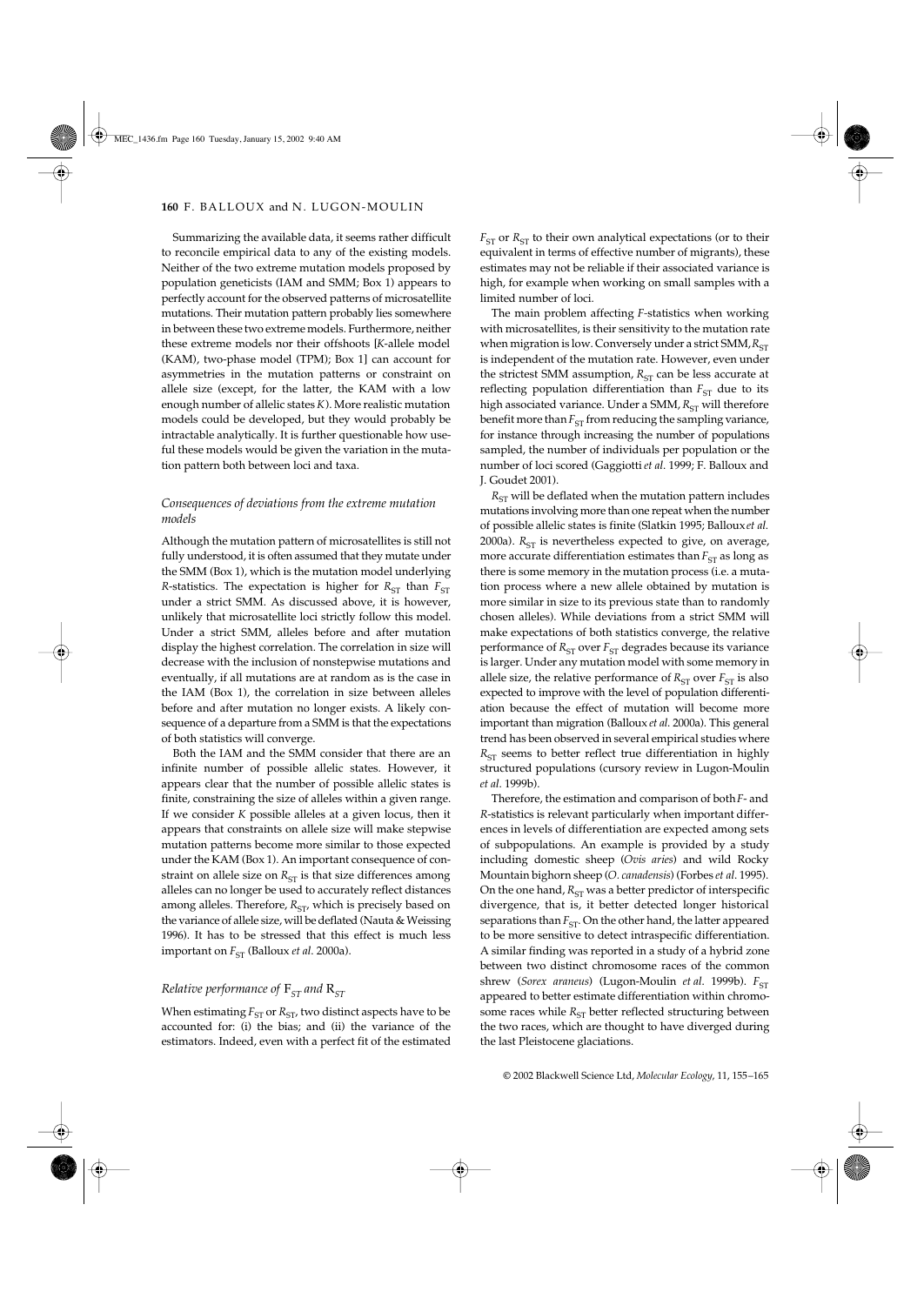### **Biological interpretation**

The main reason for the popularity of *F*- and *R*-statistics probably stems from their direct link to the effective number of migrants (*Nm*) under the assumptions of the island model.  $F_{ST}$  and  $R_{ST}$  are very commonly used to describe population differentiation at various levels of genetic structuring, either directly as differentiation estimators or through their link with the effective number of migrants. At the smallest level of differentiation, inferences regarding mating systems have been made (e.g. Balloux *et al*. 1998; Petit *et al*. 2001; Ross 2001). For more isolated populations, barriers to dispersal have been inferred (e.g. Lehmann *et al*. 1999). Even for highly isolated populations, differentiation estimators have been used to give insights into the evolutionary history of a species or group of species (e.g. Castella *et al*. 2000; Danley *et al*. 2000). In the following sections, we will discuss the interpretation of  $F_{ST}$  and  $R_{ST}$ values, their statistical significance and their translation into effective number of migrants, when using microsatellites.

## *Interpreting*  $F_{ST}$  and  $R_{ST}$  value per se

Interpreting  $F_{ST}$  and  $R_{ST}$  values *per se* can be a dangerous task. For example, identical  $F_{ST}$  values can be estimated from different patterns of allele frequencies (Wright 1978). The interpretation of the two theoretical extremes for  $F_{ST}$  (0 and 1) is however, straightforward. A value of zero means that we sampled within a panmictic unit. At the other extreme, a value of one means that there is no diversity within subpopulations and that at least two of the sampled subpopulations are fixed for different alleles. Values between these two extremes will then be interpreted as depicting various levels of structuring. However, it can be difficult and misleading to give a biological meaning for these values.

For the interpretation of  $F_{ST}$ , it has been suggested that a value lying in the range 0–0.05 indicates little genetic differentiation; a value between 0.05 and 0.15, moderate differentiation; a value between 0.15 and 0.25, great differentiation; and values above 0.25, very great genetic differentiation (Wright 1978; Hartl & Clark 1997). Indeed, a  $F_{ST}$ of 0.05 will generally be considered as reasonably low and investigators may interpret that structuring between subpopulations is weak. While such an interpretation may turn out to be correct, it may also not be representative at all of the real population differentiation. One has to recall that the expectation of  $F_{ST}$ , under complete differentiation will not always be one. In fact, in the great majority of cases, it will *not* be one, because the effect of polymorphism (due to mutations) drastically deflates *F*<sub>ST</sub> expectations (Wright 1978; Charlesworth 1998; Nagylaki 1998; Hedrick 1999). Hence, a seemingly low  $F_{ST}$  of 0.05 may in fact indicate very important genetic differentiation. This point was already

stressed by Wright (1978), who wrote that differentiation is by no means negligible if  $F_{ST}$  is as small as 0.05 or even less.

An empirical example is given by the use of a polymorphic Y-chromosome microsatellite (Balloux *et al*. 2000a). Fifteen alleles were scored at this locus, which showed strictly nonoverlapping allele distributions between two very distinct chromosome races of the common shrew (*Sorex araneus*). While these disjunct distributions translated into a very high *R*<sub>ST</sub> of 0.98 that correctly reflected the total absence of male-mediated gene flow between these races, the  $F_{ST}$  value was only of 0.19. This example illustrates well the sensitivity of  $F_{ST}$  to high polymorphism when migration is low.

# *Testing* F*ST and* R*ST values*

While interpreting  $F_{ST}$  and  $R_{ST}$  values *per se* may lead to erroneous conclusions, population geneticists are often interested in assessing whether structuring is significant. That is, whether the estimated  $F_{ST}$  or  $R_{ST}$  value significantly differs from zero, the situation where all subpopulations belong to a single random breeding population. The use of nonparametric tests provides us with a means to assess the significance of  $F_{ST}/R_{ST}$  estimates. An exact  $F_{ST}/R_{ST}$ -estimator test will be based on a permutation procedure, in which genotypes are shuffled among subpopulations a great number of times, say, 10 000 times. From each of these data sets,  $F_{ST}$  or/and  $R_{ST}$  is estimated and the proportion of values larger than or equal to the one estimated from the real data set will yield the unbiased *P*-value of the test. These tests are very powerful even for reasonably sized data sets. For example, the *F*<sub>ST</sub> estimated for noctule bat populations all over Europe is only 0.006, but its value is significant (*P* < 0.0001; Petit & Mayer 1999). Simulations further indicate that this result is not artefactual (Petitet al. 2001).

While permutation procedures allow testing as to whether  $F_{ST}$  (or  $R_{ST}$ ) estimates depart from zero, other exact tests of genetic differentiation that are independent of the way population structuring is inferred, are available. Thanks to the important polymorphism of microsatellites, such tests can have a tremendous power. An example involves the populations of the European eels sampled from Iceland to North Africa (Wirth & Bernatchez 2001). Here the *F*<sub>ST</sub> is very low (0.0017), but highly significant (*P* = 0.0014, Fisher exact test). Goudet *et al*. (1996) compared the efficiency of several such tests (including exact  $F_{ST}$ -estimator tests) for diploid populations and concluded that overall, the exact *G*-test is the most powerful, particularly when samples are unbalanced, as is common in biological studies. This test is therefore more powerful than other exact  $F_{ST}$ -estimator tests, e.g. the exact  $F_{ST}(\theta)$ -test (Goudet *et al.* 1996; Petit *et al.* 2001). To carry out the exact *G*-test, the log likelihood ratio statistics *G* is first calculated from contingency tables of alleles in columns vs. samples in rows (Goudet *et al*. 1996).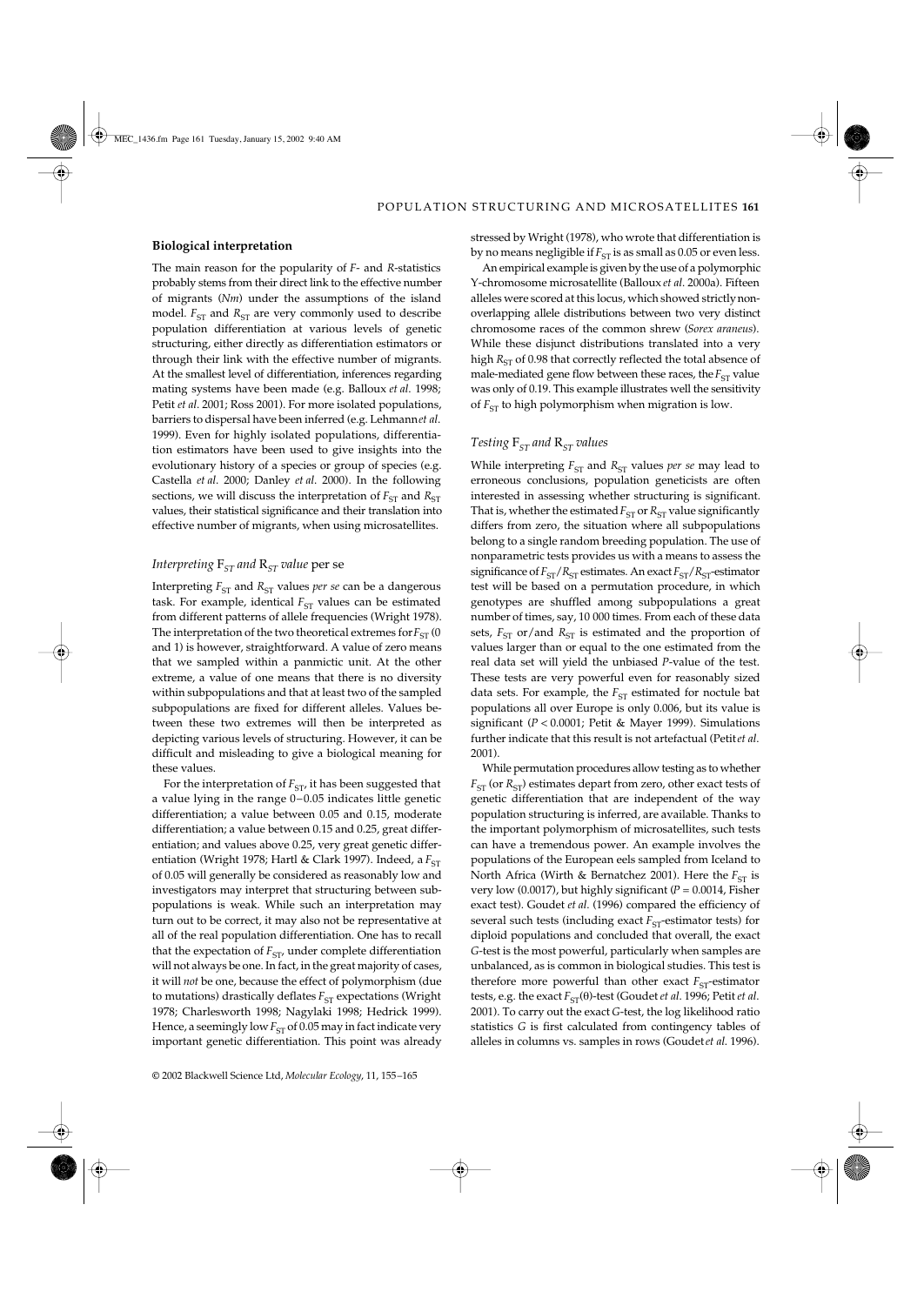Individual genotypes are then randomly shuffled among samples. This permutation procedure is repeated many times and each time a *G*-statistic is calculated from the allelic counts. The *G*-statistic obtained from the original data set is compared to the *G*-statistics obtained from the permuted data sets. The proportion of *G*-statistic larger than or equal to the observed one will give the exact *P*value of the test.

If this approach is statistically strictly correct, what is the biological meaning of significant structuring inferred from such powerful tests? These tests are able to detect very fine differences of allele frequencies among subpopulations. Consequently, it is not surprising to find significant genetic differences among a set of subpopulations, even if these differences may not necessarily be biologically meaningful (Waples 1998; Hedrick 1999). In many population studies, at least some departure from complete panmixia will occur and translate into significant tests. For example, Lugon-Moulin *et al*. (1999b) used the exact *G*-test to study the differentiation among subpopulations of the Cordon chromosome race of the common shrew. The exact *G*-test over all loci was highly significant. It turned out that this result was due to a single, significant locus that may show null alleles, and which was further found to be monomorphic in one of the subpopulations. When the exact *G*-test was performed either with or without this locus, but omitting this subpopulation, the exact *G*-test over all loci was no longer significant. This example shows the high power of such tests of differentiation and illustrates that careful examination of the data may be necessary to avoid possible biological misinterpretation of significant results.

### *Estimating the effective number of migrants*

While population structuring may provide important information, biologists are generally interested in more than only estimating the differentiation between populations. Under the assumption of the island model of migration (e.g. no mutation, same  $N_e$  in every subpopulations; Wright 1931), the degree of population subdivision is related to the number of effective migrants via the simple relationship  $F_{ST} = (1 + 4N_e m_e)^{-1}$  where  $N_e$  c population size and  $m_e$  the effective migration rate. It is important to note that it is not the census size (*N*) nor the migration rate (*m*) that are relevant, but their effective counterparts. Variance of reproductive success in excess of a binomial distribution, due for example to uneven sex-ratio, will reduce the ratio of *Ne* over *N*. Effective migration can also deviate from the actual migration rate, depending on the relative reproductive success of immigrants. For instance if there is a positive relationship between heterozygosity and fitness, migration is expected to be more efficient at homogenizing allele frequencies because offspring having an immigrant parent are expected to be more heterozygous on average

(Ingvarsson & Whitlock 2000). Further, even if the genetic markers under study are strictly neutral, parents of the subsequent generation are not necessarily a random sample from the juvenile genotypes. For instance, average heterozygosity of adults can be correlated with survival (Bierne *et al*. 1998; Coltman *et al*. 1999). In this case, differentiation will be underestimated. However, the effective number of migrants itself is also a rather abstract quantity, as it is not possible to disentangle migration from the effective population size. To be interpretable in terms of mating systems, an independent estimation of  $N_e$  or  $m_e$  must be obtained. If estimates of effective migration are generally out of reach, it is possible in certain cases to get independent estimates of the effective population size. This parameter can for instance be estimated through demographic models, which take into account the census size and the variances in reproductive success (e.g. Bouteiller & Perrin 1999). Alternatively, the effective number of migrants can also be disentangled into mating system parameters by using the additional information provided by sex-specific markers as mitochondrial DNA or Y-chromosome markers (Petit *et al*. 2001).

These mating system parameter estimates should however, be interpreted with caution. Indeed, the simple relation between fixation indices and effective migration generally does not hold because the underlying island model of migration makes several assumptions that are likely to be violated in real populations (extensive review in Whitlock & McCauley 1999). It is not our purpose to review these hypotheses once more, but we would like to stress again that  $F_{ST}$  and  $R_{ST}$  are nonlinear functions of  $Nm$ (Waples 1998; Whitlock & McCauley 1999). This will cause small  $F_{ST}$  ( $R_{ST}$ ) to translate into estimates of effective number of migrants with unduly large confidence intervals unless a prohibitively large number of loci are used (Waples 1998; Whitlock & McCauley 1999).

### **Conclusion**

Despite the development of alternative approaches such as methods assigning individuals to populations (Paetkau *et al*. 1995; Pritchard *et al*. 2000), differentiation estimators remain the most commonly used tools to describe population structuring. The main reason behind this popularity stems from their direct link to the biologically relevant number of effective migrants (4 $N_{\scriptscriptstyle \ell}$ m<sub>e</sub>). This parameter provides an interface linking theoretical and empirical work, even if this relation relies on a series of assumptions that are unlikely to be met in natural populations (Whitlock  $\&$ McCauley 1999). The development of highly polymorphic markers, and in particular microsatellites characterized by extreme mutation rates and largely unknown mutation patterns, provides additional challenges to the use of differentiation statistics. The high mutation rate itself is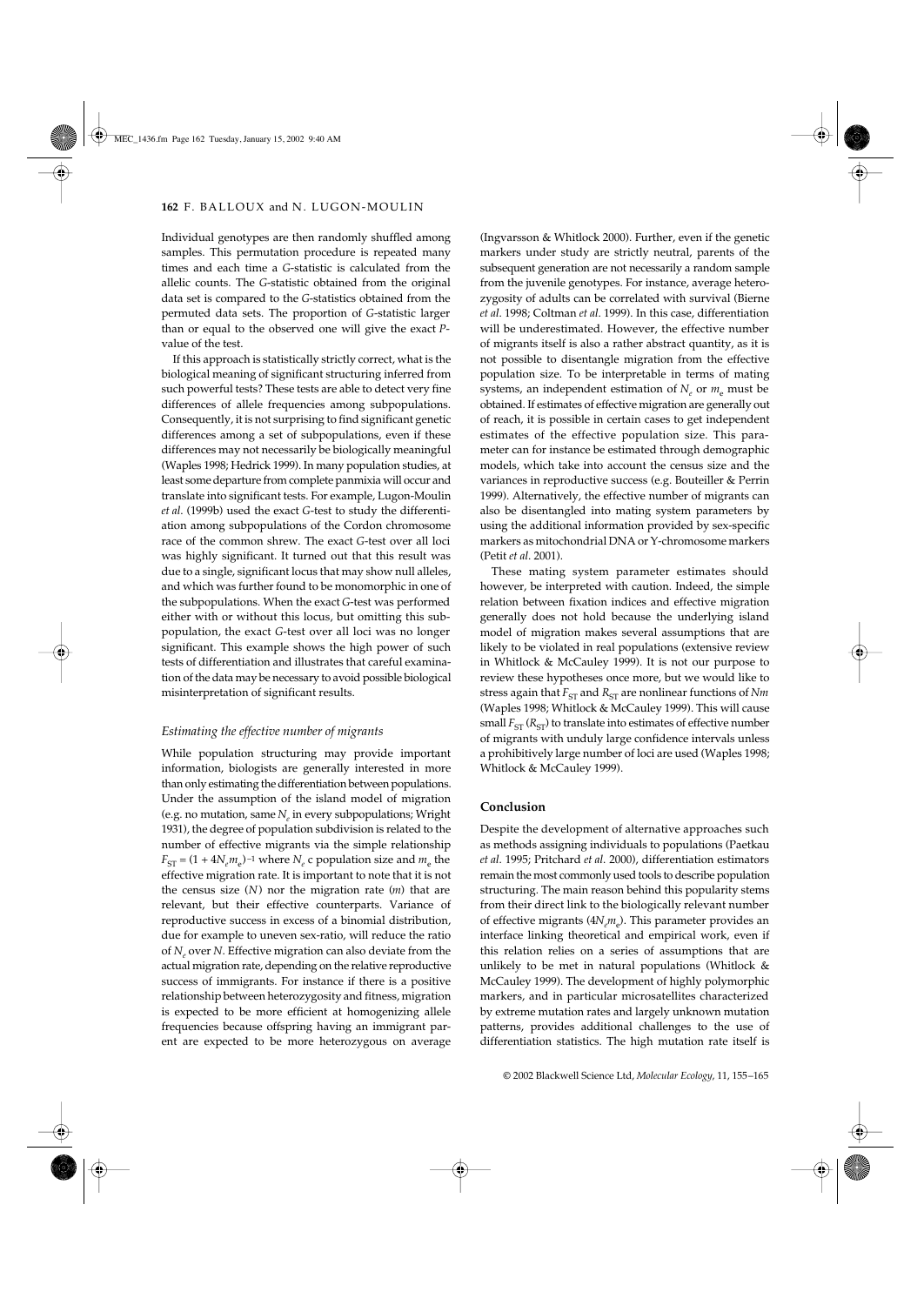actually not a problem, especially as high heterozygosities reduce the stochastic variation between loci (Beaumont & Nichols 1996). However, as mutation cannot be disentangled from migration,  $F_{ST}$  will seriously underestimate differentiation in highly structured populations. This limitation was recognized long before highly polymorphic loci were available, by Wright (1978), who wrote  $T<sub>ST</sub>$  can be interpreted as a measure of the amount of differentiation among subpopulations, relative to the limiting amount under complete fixation ...'. Differentiation statistics, as estimated from microsatellite allele frequencies, are still expected to be one of the most valuable tools for studying moderately structured populations. It is however, more questionable how informative  $F_{ST}$  can be for highly divergent populations when using microsatellites. In the later situation, *R*-statistics are better suited to provide relevant biological information, although care should be taken because of the high variance associated with  $R_{ST}$ . In addition, their performance will depend on how well the microsatellite markers under study fit a SMM because it is only under a strict SMM that  $R_{ST}$  is independent of mutation. In summary, as the relative performance of these two statistics depends on many factors that cannot generally be quantified, it is the use, critical comparison and careful interpretation of both statistics which may give the most valuable information about the genetic structure of populations.

### **Acknowledgements**

This paper is dedicated to Jérôme 'Fstat' Goudet, who invested a lot of time and energy to share with us his encyclopedic knowledge of differentiation statistics. We also thank David Hosken, Eric Petit and an anonymous reviewer for useful comments and suggestions on previous versions of this paper.

### **References**

- Anderson TJC, Su XZ, Roddam AW, Day KP (2000) Complex mutations in a high proportion of microsatellite loci from the protozoan parasite *Plasmodium falciparum*. *Molecular Ecology*, **9**, 1599–1608.
- Bachtrog D, Agis M, Imhof M, Schlotterer C (2000) Microsatellite variability differs between dinucleotide repeat motifs-evidence from *Drosophila melanogaster*. *Molecular Biology and Evolution*, **17**, 1277–1285.
- Balloux F, Brünner H, Lugon-Moulin N, Hausser J, Goudet J (2000a) Microsatellites can be misleading: an empirical and simulation study. *Evolution*, **54**, 1414–1422.
- Balloux F, Goudet J (2001) Statistical properties of differentiation estimators under stepwise mutations in a finite island model. *Molecular Ecology*, in press.
- Balloux F, Goudet J, Perrin N (1998) Breeding system and genetic variance in the monogamous, semi-social shrew, *Crocidura russula*. *Evolution*, **52**, 1230–1235.
- Balloux F, Lugon-Moulin N, Hausser J (2000b) Estimating interracial gene flow in hybrid zones: how reliable are microsatellites? *Acta Theriologica*, **45**, 93–101.
- © 2002 Blackwell Science Ltd, *Molecular Ecology*, 11, 155–165
- Barton NH, Hewitt GM (1985) Analysis of hybrid zones. *Annual Review of Ecology and Systematics*, **16**, 113–148.
- Basset P, Balloux F, Perrin N (2001) Testing demographic models of effective population size. *Proceedings of the Royal Society of London B*, **268**, 311–317.
- Beaumont MA, Nichols RA (1996) Evaluating loci for use in the genetic analysis of population structure. *Proceedings of the Royal Society of London B*, **263**, 1619–1626.
- Bierne N, Launey S, Naciri-Graven Y, Bonhomme F (1998) Early effects of inbreeding as revealed by microsatellites analyses of *Ostrea edulis* larvae. *Genetics*, **148**, 1893–1906.
- Bouteiller C, Perrin N (1999) Individual reproductive success and effective population sizein the greater white-toothed shrew, *Crocidura russula*. *Proceedings of the Royal Society of London B*, **267**, 701–705.
- Brohede J, Ellegren H (1999) Microsatellite evolution: polarity of substitutions within repeats and neutrality of flanking sequences. *Proceedings of the Royal Society of London*, **266**, 825–833.
- Castella V, Ruedi M, Excoffier L, Ibanez C, Arlettaz R, Hausser J (2000) Is the Gibraltar Strait a barrier to gene flow for the bat *Myotis myotis* (Chiroptera: Vespertilionidae)? *Molecular Ecology*, **9**, 1761–1772.
- Charlesworth B (1998) Measures of divergence between populations and the effect of forces that reduce variability. *Molecular Biology and Evolution*, **15**, 538–543.
- Cockerham CC (1969) Variance of gene frequencies. *Evolution*, **23**, 72–83.
- Cockerham CC (1973) Analysis of gene frequencies. *Genetics*, **74**, 679–700.
- Cockerham CC, Weir BS (1986) Estimation of inbreeding parameters in stratified populations. *Annals of Human Genetics*, **50**, 271– 281.
- Cockerham CC, Weir BS (1987) Correlations, descent measures: Drift with migration and mutation. *Proceedings of the National Academy of Sciences of the USA*, **84**, 8512–8514.
- Cockerham CC, Weir BS (1993) Estimation of gene flow from *F*statistics. *Evolution*, **47**, 855–863.
- Coltman DW, Pilkington JG, Smith JA, Pemberton JM (1999) Parasite-mediated selection against inbred soay sheep in a freeliving, island population. *Evolution*, **53**, 1259–1267.
- Crow JF, Aoki K (1984) Group selection for a polygenic behavioral trait: Estimating the degree of population subdivision. *Proceedings of the National Academy of Sciences of the USA*, **81**, 6073–6077.
- Danley PD, Markert JA, Arnegard ME, Kocher TD (2000) Divergence with gene flow in the rock-dwelling cichlids of lake Malawi. *Evolution*, **54**, 1725–1737.
- David P, Perdieu MA, Pernot AF, Jarne P (1997) Fine-grained spatial and temporal population genetic structure in the marine bivalve *Spisula ovalis*. *Evolution*, **51**, 1318–1322.
- Di Rienzo A, Peterson AC, Garza JC, Valdès AM, Slatkin M, Freimer NB (1994) Mutational processes of simple-sequence repeat loci in human populations. *Proceedings of the National Academy of Sciences of the USA*, **91**, 3166–3170.
- Donnelly MJ, Townson H (2000) Evidence for extensive genetic differentiation among populations of the malaria vector *Anopheles arabiensis*. Eastern Africa. *Insect Molecular Biology*, **9**, 357–367.
- Eizirik E, Kim JH, Menotti-Raymond M, Crawshaw PG, O'Brien SJ, Johnson WE (2001) Phylogeography, population history and conservation genetics of jaguars (*Panthera onca*, Mammalia, Felidae). *Molecular Ecology*, **10**, 65–79.
- Eldridge MDB, King JM, Loupis AK *et al.* (1999) Unprecedented low levels of genetic variation and inbreeding depression in an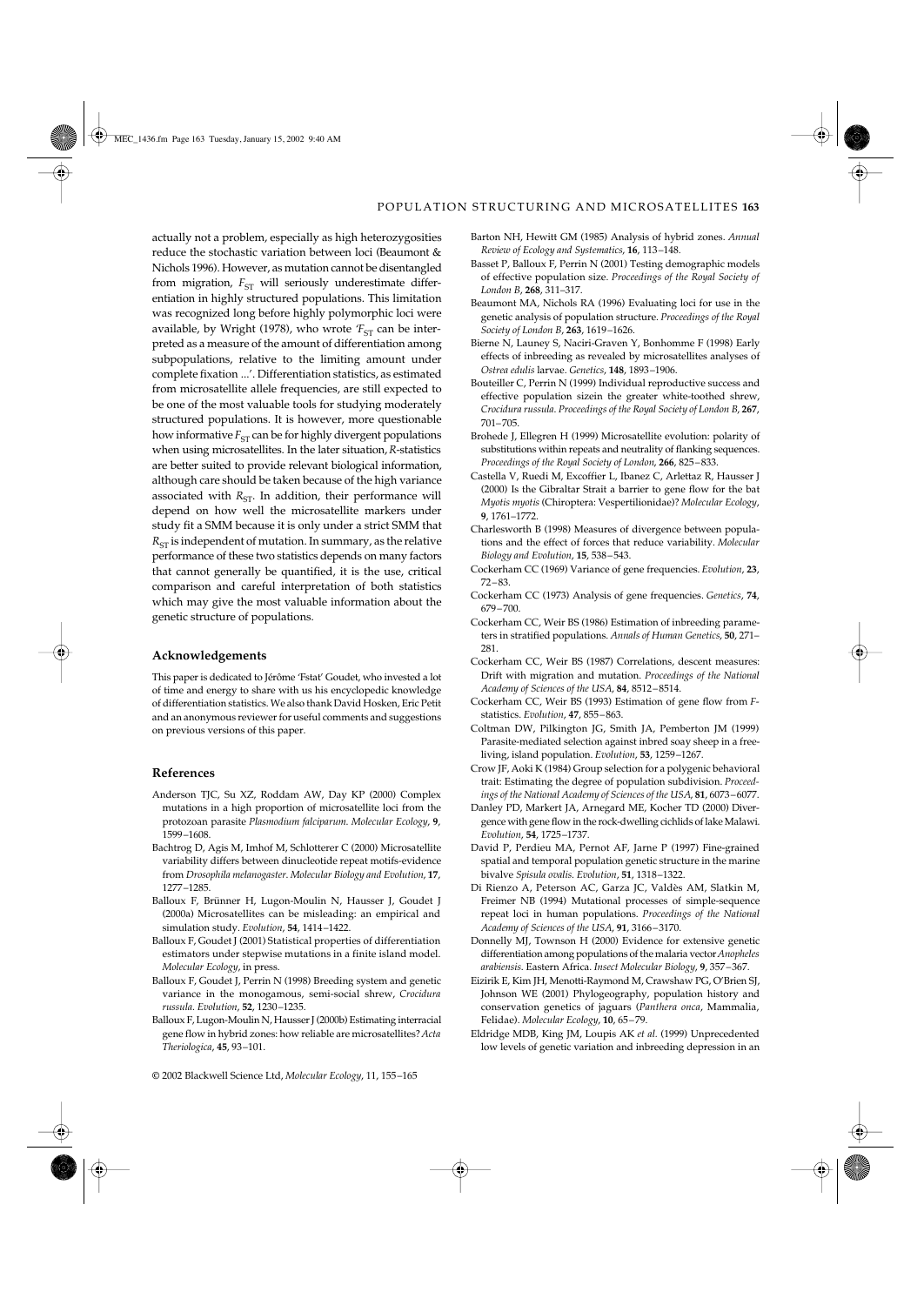### 164 F. BALLOUX and N. LUGON-MOULIN

island population of the black-footed rock-wallaby. *Conservation Biology*, **13**, 531–541.

- Ellegren H (2000a) Heterogeneous mutation processes in human microsatellite DNA sequences. *Nature Genetics*, **24**, 400–402.
- Ellegren H (2000b) Microsatellite mutations in the germline: implications for evolutionary inference. *Trends in Genetics*, **16**, 551–558.
- Estoup A, Tailliez C, Cornuet JM, Solignac M (1995) Size homoplasy and mutational processes of interrupted microsatellites in two bee species, *Apis mellifera* and *Bombus terrestris* (Apidae). *Molecular Biology and Evolution*, **12**, 1074–1084.
- Favre L, Balloux F, Goudet J, Perrin N (1997) Female-biased dispersal in the monogamous mammal *Crocidura russula*: evidence from field data and microsatellite patterns. *Proceedings of the Royal Society of London*, **264**, 127–132.
- Forbes SH, Hogg JT, Buchanan FC, Crawford AM, Allendorf FW (1995) Microsatellite evolution in congeneric mammals — domestic and bighorn sheep. *Molecular Biology and Evolution*, **12**, 1106–1113.
- Frankham R, Ralls K (1998) Conservation biology: Inbreeding leads to extinction. *Nature*, **392**, 441–442.
- Gaggiotti OE, Lange O, Rassman K, Gliddon C (1999) A comparison of two indirect methods for estimating average levels of gene flow using microsatellite data. *Molecular Ecology*, **8**, 1513–1520.
- Gerlach G, Musolf KF (2000) Fragmentation of landscape as a cause for genetic subdivision in bank voles. *Conservation Biology*, **14**, 1066–1074.
- Goldstein DB, Linares AR, Cavalli-Sforza LL, Feldman M (1995) Genetic absolute dating based on microsatellites and the origin of modern humans. *Proceedings of the National Academy of Sciences of the USA*, **92**, 6723–6727.
- Goldstein DB, Pollock DD (1997) Launching microsatellites: a review of mutation processes and methods of phylogenetic inferences. *Journal of Heredity*, **88**, 335–342.
- Goudet J (1993) *The genetics of geographically structured populations.* PhD Thesis. University College of North Wales, Bangor.
- Goudet J, De Meeüs T, Day AJ, Gliddon CJ (1994) The different levels of population structuring of the dogwhelk, *Nucella lapillus*, along the south Devon coast. In. *Genetics and Evolution of Aquatic Organisms* (ed. Beaumont AR), pp. 81–95. Chapman & Hall, London.
- Goudet J, Raymond M, de Meeüs T, Rousset F (1996) Testing differentiation in diploid populations. *Genetics*, **144**, 1933–1940.
- Hansson B, Bensch S, Hasselquist D, Lillandt BG, Wennerberg L, von Schantz T (2000) Increase of genetic variation over time in a recently founded population of great reed warblers (*Acrocephalus arundinaceus*) revealed by microsatellites and DNA fingerpriniting. *Molecular Ecology*, **9**, 1529–1538.
- Hartl DL, Clark AG (1997) *Principles of Population Genetics*, 3nd edn. Sinauer Associates, Inc, Sunderland, MA.
- Hedrick PW (1999) Highly variable loci and their interpretation in evolution and conservation. *Evolution*, **53**, 313–318.
- Higgins K, Lynch M (2001) Metapopulation extinction caused by mutation accumulation. *Proceedings of the National Academy of Sciences of the USA*, **98**, 2928–2933.
- Ingvarsson PK, Whitlock MC (2000) Heterosis increases the effective migration rate. *Proceedings of the Royal Society of London B*, **267**, 1321–1326.
- Jarne P, Lagoda PJL (1996) Microsatellites, from molecules to populations and back. *Trends in Ecology and Evolution*, **11**, 424–429.
- Jin L, Macaubas C, Hallmayer J, Kimura A, Mignot E (1996) Mutation rate varies among alleles at a microsatellite locus: phylogenetic evidence. *Proceedings of the National Academy of Sciences of the USA*, **75**, 15285–15288.
- Kimmel M, Chakraborty R, Stivers DN, Deka R (1996) Dynamics of repeat polymorphisms under a forward-backward mutation model: within and between population variability at microsatellite loci. *Genetics*, **143**, 549–555.
- Kimura M, Crow JF (1964) The number of alleles that can be maintained in a finite populations. *Genetics*, **49**, 725–738.
- Kimura M, Otha T (1978) Stepwise mutation model and distribution of allelic frequencies in a finite populations. *Proceedings of the National Academy of Sciences of the USA*, **75**, 2868–2872.
- Lehmann T, Hawley WA, Grebert H, Danga M, Atieli F, Collins FH (1999) The rift valley complex as a barrier to gene flow for *Anopheles gambiae* in Kenya. *Journal of Heredity*, **90**, 613–621.
- Lugon-Moulin N, Brünner H, Balloux F, Hausser J, Goudet J (1999a) Do riverine barriers, history or introgression shape the genetic structuring of a common shrew (*Sorex araneus*) population? *Heredity*, **83**, 155–161.
- Lugon-Moulin N, Brünner H, Wyttenbach A, Hausser J, Goudet J (1999b) Hierarchical analysis of genetic differentiation in a hybrid zone of *Sorex araneus* (Insectivora, Soricidae). *Molecular Ecology*, **8**, 419–431.
- Madsen T, Stille B, Shine R (1996) Inbreeding depression in an isolated population of adders *Vipera berus*. *Biological Conservation*, **75**, 113–118.
- Michalakis Y, Excoffier L (1996) A generic estimation of population subdivision using distances between alleles with special reference to microsatellite loci. *Genetics*, **142**, 1061–1064.
- Nagylaki T (1998) Fixation indices in subdivided populations. *Genetics*, **148**, 1325–1332.
- Nauta MJ, Weissing FJ (1996) Constraints on allele size at microsatellite loci: implications for genetic differentiation. *Genetics*, **143**, 1021–1032.
- Nei M (1972) Genetic distance between population. *American Naturalist*, **106**, 283–292.
- Nei M (1973) Analysis of gene diversity in subdivided populations. *Proceedings of the National Academy of Sciences of the USA*, **70**, 3321–3323.
- Nei M (1977) *F*-statistics and analysis of gene diversity in subdivided populations. *Annals of Human Genetics*, **41**, 225–233.
- Nei M (1987) *Molecular Evolutionary Genetics*. Columbia University Press, New York, NY.
- Nei M, Chesser RK (1983) Estimation of fixation indices and gene diversities. *Annals of Human Genetics*, **47**, 253–259.
- van Oppen MJH, Rico C, Turner GF, Hewitt GM (2000) Extensive homoplasy, nonstepwise mutations, and shared ancestral polymorphism at a complex microsatellite locus in lake Malawi cichlids. *Molecular Biology and Evolution*, **17**, 489–498.
- Ortì G, Pearse DE, Avise JC (1997) Phylogenetic assessment of length variation at a microsatellite locus. *Proceedings of the National Academy of Sciences of the USA*, **94**, 10745–10749.
- Paetkau D, Calvert W, Stirling I, Strobeck C (1995) Microsatellite analysis of population structure in Canadian polar bears. *Molecular Ecology*, **4**, 347–354.
- Palsson S (2000) Microsatellite variation in *Daphnia pulex* from both sides of the Baltic Sea. *Molecular Ecology*, **9**, 1075–1088.
- Petit E, Balloux F, Goudet J (2001) Sex-biased dispersal in a migratory bat: a characterization using sex-specific demographic parameters. *Evolution*, **55**, 635–640.
- Petit E, Mayer F (1999) Male dispersal in the noctule bat (*Nyctalus noctula*): where are the limits? *Proceedings of the Royal Society of London*, **266**, 1717–1722.
- Primmer CR, Ellegren H (1998) Patterns of molecular evolution in avian microsatellites. *Molecular Biology and Evolution*, **15**, 997–1008.